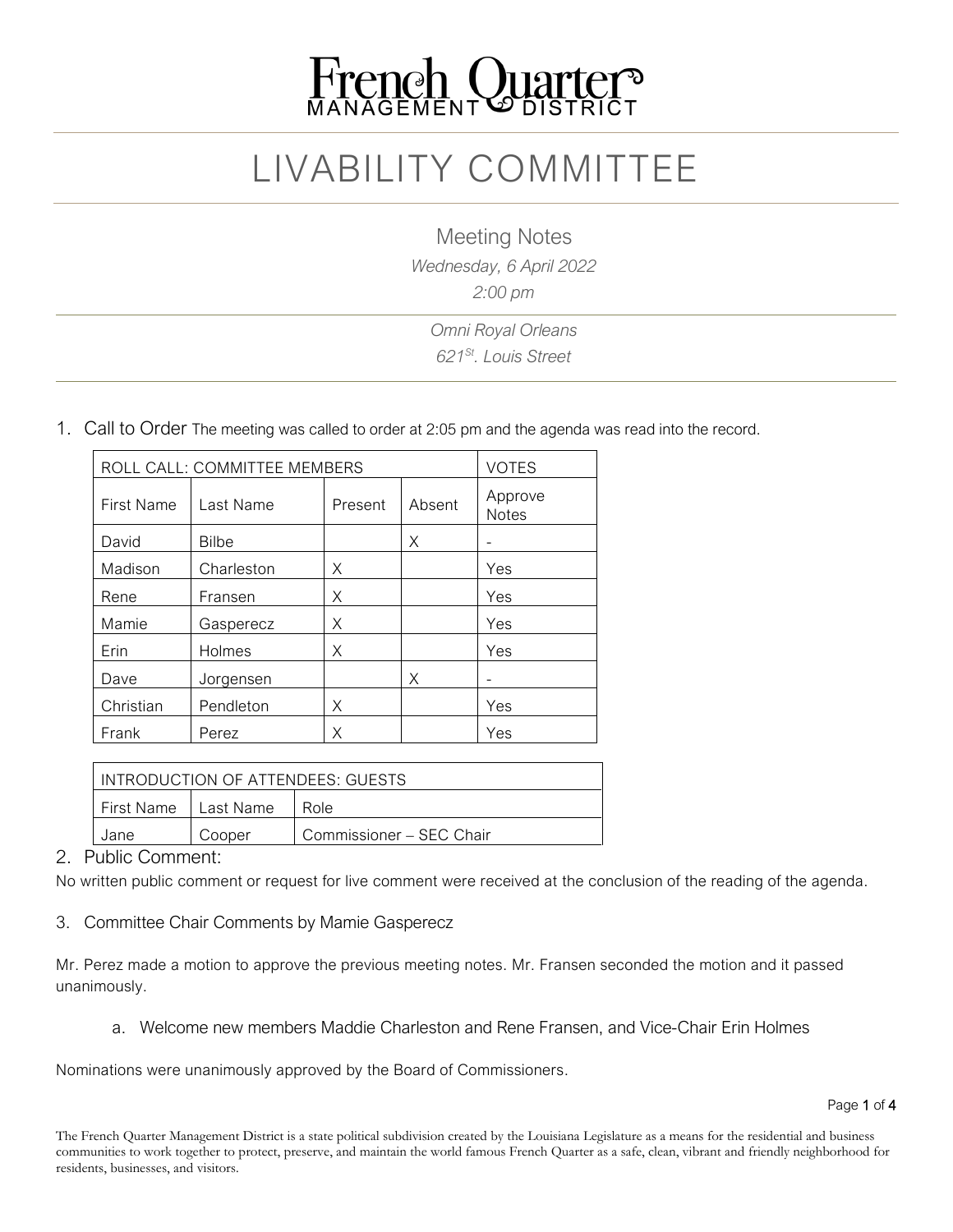

- b. Keep the Quarter Clean
	- i. Board approval of budget request
	- ii. Public Relations partnership with Young Leadership Council

Budget was approved by the Board of Commissioners for window vinyls and bumper magnets. A partnership has been forged with the Young Leadership Council to help promote the campaign. Graham Williams will be helping the committee with the launch.

## c. Homelessness Services update

Working with Jane Cooper chair of the Security & Enforcement Committee. Meeting with leaders in the homeless services regarding resources to bare. Covenant House is excited to partner and has offered to hosts Livability Committee meetings going forward. St. Mark's is next to meet with. Ms. Cooper reported that the FQEDD will be looking at a midyear budget adjustment for possible funding for homeless services.

d. French Market Corporation terra cotta art

FQMD was contacted by Charles Marsala of an Italian American group about a damaged terra cotta frieze that honors the contributions of Italian American at the French Market. FMC has funds for the repair and Mr. Marsala has helped them find three artists to repair the frieze. It is now going through the bidding process. FMC is inviting other artists to contribute public art for the area and has been discussed with Bryan Block of the VCC already. Contact Leslie Alley.

4. Update on 5G small cell tower installations by Erin Holmes

Mrs. Holmes reported that Zach Hodgens will be contacted because they are still waiting for the historic elements to be manufactured because they need to be more substantial to last in the FQ and the lamps need to be reworked to look more appropriate. All of the Verizon and half of the AT&T poles have been placed. Waiting to get more information on why there are stickers that say people need to stay five feet away and when this was pointed out they were covered with a three foot. Going to need more information regarding the long-term health effects of these microwaves. The assurances are coming only from the carriers. The work in the French Quarter Executive Directors. (EDs) prevented the installation of the 40' poles that are being installed in the rest of the city. The federal government under the previous president is responsible for the authorization of this installation of 5G poles by deregulating and preventing local cities from regulating installations. This was fought in the courts and no city can say no to installation or delay permitting installations. The EDs negotiated a no net gain of poles in the FQ, but there should be an audit to assure that has been followed. VCC does have limited oversight. Ms. Holmes was informed that the updated map was not provided by the City; they said it was "protected". It may require a public records request. Mrs. Charleston offered to walk the neighborhood to photograph the installations. Mr. Perez discussed writing an article on the subject.

5. Update on the street light assessment by Dave Jorgensen

Mr. Jorgensen was not in attendance to provide a report. Ms. Gasperecz reported that she would be putting together a lighting summit to get the volunteers off the ground to begin work on collecting the data for the survey. Mrs. Holmes reported that a Community Liaison Officer saying that the 8<sup>th</sup> District is looking for additional lighting on Bourbon Street.

The French Quarter Management District is a state political subdivision created by the Louisiana Legislature as a means for the residential and business communities to work together to protect, preserve, and maintain the world famous French Quarter as a safe, clean, vibrant and friendly neighborhood for residents, businesses, and visitors.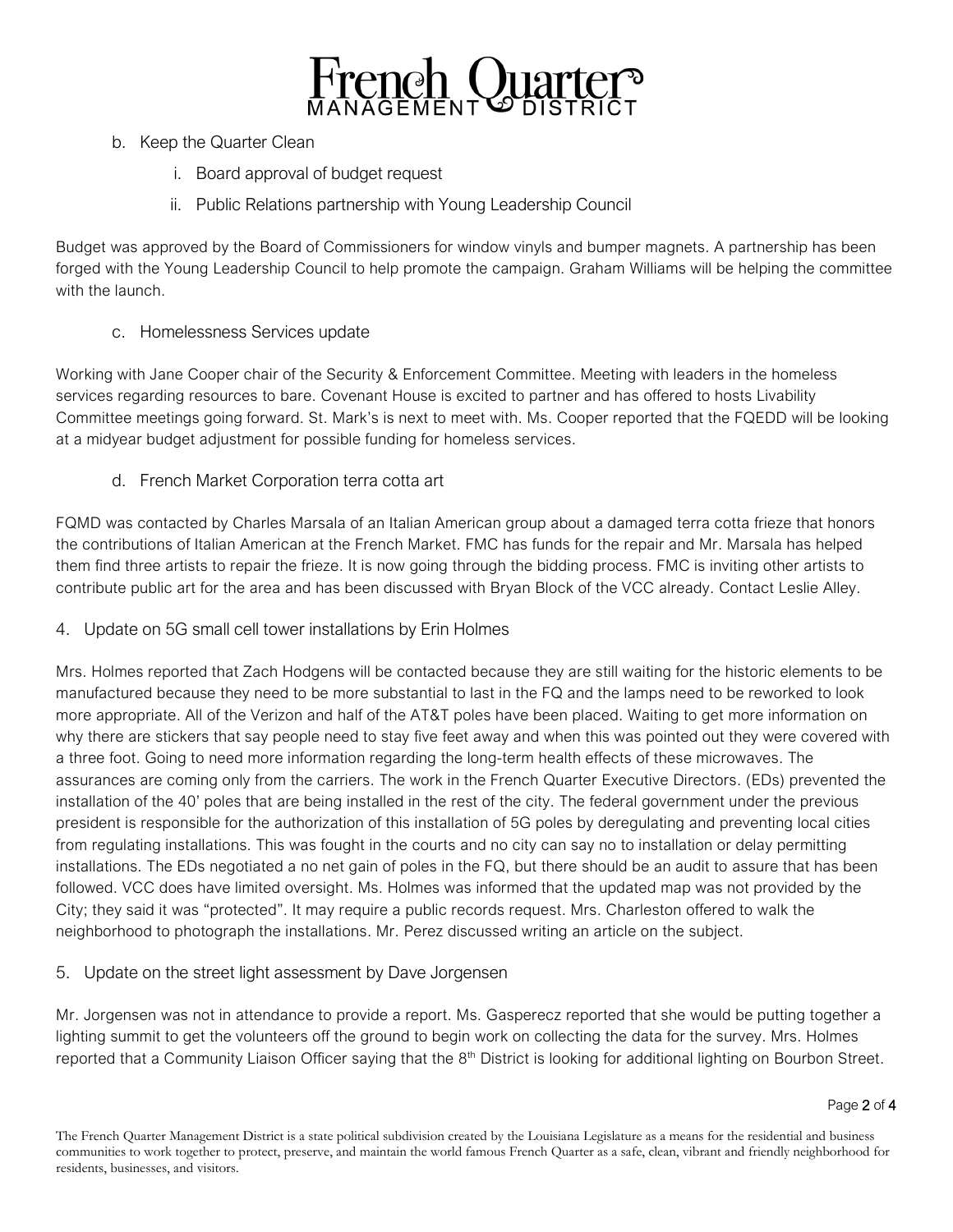

There will needed to be weigh in by VCC on the design and wattage. There is not enough illumination and there are lights that are out. She asked that the FQEDD funds be used for additional lighting for public safety.

### 6. Update on Homer Plessy Elementary School possible relocation by Frank Perez

Mr. Perez reported that because of heavy community input, the school board has kept Homer Plessy school at their location in the FQ and have dedicated \$2M for renovations. Repairs were the reason given for relating the school, but the school board was poised to sell the building for housing. Cm. Morrell had said that he would pass a resolution to assure that the building remains a school if Homer Plessy was relocated. Cm. King called the school to see if they would attend a public meeting and was told it was a private meeting. Mrs. Charleston was kicked out of that meeting. She is organizing a book bag drive for the school. VCPORA will assist. VCC does not have jurisdiction over public buildings.

#### 7. Update on Tour Guide Regulations by Frank Perez

Mr. Perez reported that the proposed revisions to the tour guide regulations have not yet been submitted to the City Council as formal amendments. There will be a public meeting on April 11th. The Friends of the Cabildo and Delgado program met with Public Works and District C re: enforcement of current regulations would reduce complaints. And want to address the quality of tour guides. They discussed the unfeasibility of the proposed regulations but revised the guidance for the tour guide test. Some tour company owners have hired attorneys and lobbyists to fight the changes. If group size is cut in half it will double the number of groups. Mrs. Charleston brought of the issue of tours blocking the sidewalks and preventing wheelchairs from getting down the sidewalk; this is an issue of lack of City enforcement. Mr. Perez noted that the tour guide tests are supposed to include ethics and logistics, but the handouts are not being provided. The test is more than history, it is how to lead a tour practically including how to keep sound in reasonable amount, how to keep the guests safe, how to not block the sidewalks for ADA. Mrs. Charleston asked if the tour guides could partner with the Keep the Quarter Clean campaign. Venice just outlawed nighttime tours in its city center. Regulations could be sponsored by District B because of cemeteries located there. Bike tours were not addressed in the proposed revisions. Segways are also not addressed. Mr. Perez said that a residency requirement will be pushed for.

8. New business – To consider and take action upon any other matters that may properly come before the French

#### Quarter Management District Livability Committee

Mrs. Holmes informed the committee to get involved with the Outdoor Entertainment Study and Sound Ordinance as outdoor entertainment is impacting residents and overnight guests re overamplified music. City Council sent the Outdoor Entertainment Study back to the City Planning Commission. It would allow an increase in outdoor entertainment permits, currently capped at 8 per year for 3 days, totaling 24. The change would to 2-3 times per week, totaling 104-156 days per year a six-fold increase. The study was requested on CPC before the pandemic and was undertaken during the pandemic without much public engagement and was responsive to the impacts of the pandemic. VCPORA is concerned about the increase in outdoor entertainment events because of lack of enforcement. The study does note that there is not an enforceable sound ordinance so addressed this but permitting only during certain hours of the day, not decibel levels. The NOPD has been instructed not to enforce any part of the sound ordinance as likely constitutionally unenforceable. Her public records request was denied as attorney client privilege. VCPORA is working with other neighborhood groups to research the Outdoor Entertainment Study. There is good components to the revisions re: building cultural infrastructure to support a healthy entertainment and musician economy, but there are parts that need to be backed off. Ms. Gasperecz gave some background on previous attempts to amend the sound ordinance were not

Page 3 of 4